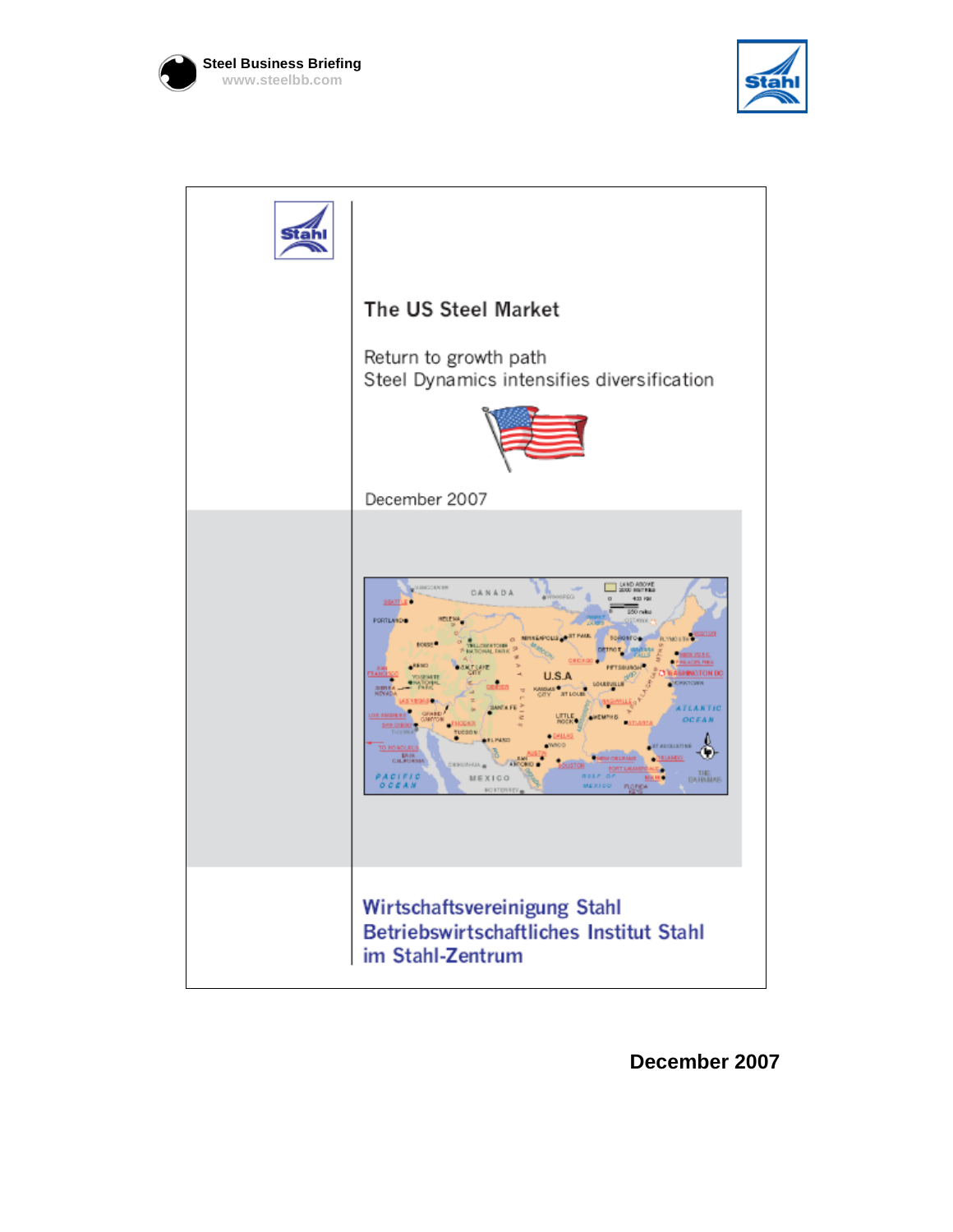



## **The US Steel Market**  *Return to growth path Steel Dynamics intensifies diversification*

#### **Table of Contents**

#### **I. Overview**

#### **II. The overall economic situation and USA steel market**

- 1. USA's economy is suffering considerable loss of impetus
- 2. Crisis on housing market more serious than at first assumed
- 3. Low risk of recession
- 4. Development of industry and important steel processors
- 5. The current situation on USA's steel market is relatively good
- 6. Fall in imports contributes to reorganization of the market
- 7. Summary: steel economy to improve again in 2008

#### **III. The consolidation process in NAFTA's steel industry is largely over**

#### **IV. Steel Dynamics maintains growth tempo**

- 1. Corporate structure and development
- 2. Investments and acquisitions drive diversification of business activities
- 3. Successful efforts to secure supply of raw materials
- 4. Dynamic growth in production and deliveries
- 5. Sales and earnings development continue to be positive in current
- FY despite weaker steel demand

6. Steel Dynamics consolidates its strong competitive position on the US steel market

#### **V. The current raw material situation in the USA**

#### **Appendices**

Appendix 1: Top 10 US steel companies

Appendix 2: Key economic figures, Steel Dynamics 2002 - 2007

Appendix 3: Key events in corporate history of Steel Dynamics

Appendix 4: Plant facts: main production plants of Steel Dynamics









LIBINI